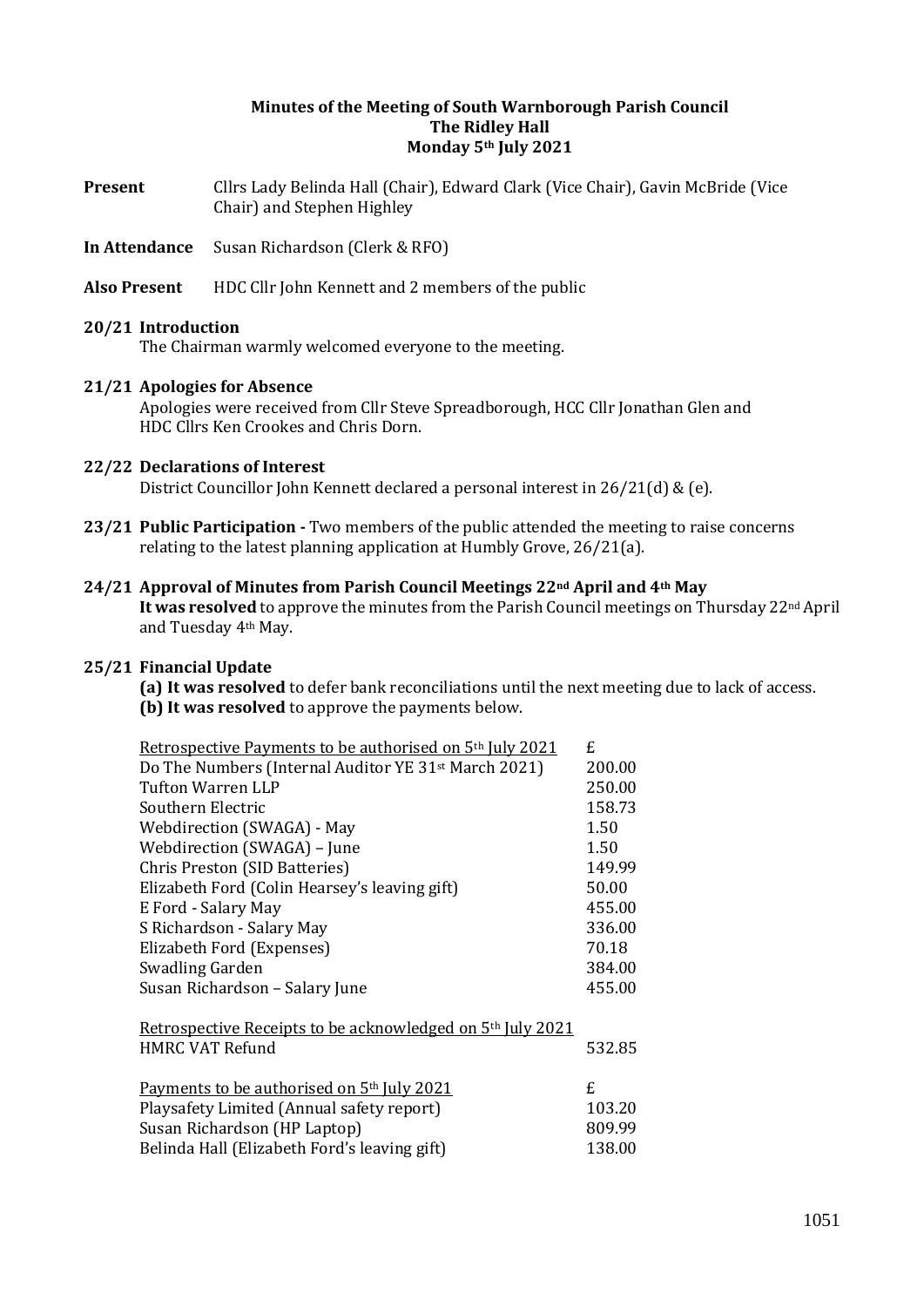# **26/21 To consider the following planning applications**

**(a) 21/01231/FUL Humbly Grove, Alton** for demolition of existing buildings and erection of a dwelling and detached garage with habitable accommodation at first floor, associated access, parking, turning, landscaping and private amenity space. **It was resolved** to submit an objection as the minor changes, over the original application 21/03071/FUL, fell short of addressing earlier concerns. **Post Meeting Note:** The application has been withdrawn.

**(b) 21/01222/FUL Hazelfield Kennels, Alton Road** for erection of a two-storey side extension to The Barn. **It was resolved** to submit a comment of no objection.

**(c) 21/01410/HOU Amberley, Lees Hill** for erection of an outbuilding. Members felt that not enough information had been provided to allow a considered discussion and decision. **It was agreed** that the Clerk should contact the assigned HDC case officer raising these concerns. **Post Meeting Note:** The application has been withdrawn.

**(d) 21/01463/LBC South Warnborough Lodge, Lees Hill** for replacement roof tiles on detached garage. **It was resolved** to submit a comment of no objection.

**(e) 21/01462/LBC South Warnborough Lodge, Lees Hill** to replace sashes in three windows on the SE elevation and one window in SE elevation. **It was resolved** to submit a comment of no objection.

**(f) 21/01742/CA The Lime House, Gaston Lane** Sorbus and variegated Acer see 18/01767/CA have grown since last work and need trimming again. **It was resolved** to submit a comment of no objection to this tree work.

# **27/21 Projects Update**

**(a) Playground** - Contractors have been on site since Monday 5th preparing and dismantling, before new equipment delivery on the 12th. A notice was put on the village Facebook page and Parish Magazine updating residents and advising of limited access during the period of clearing and installation. Eibe Play will put up the necessary health and safety measures around the construction site, so please take note of those, and bear with us if there are any interruptions to normal village life caused by traffic due to deliveries etc.

Our expectation is that for the four or so weeks that the SWAGA field will be closed during July for the construction works, we will still be able to keep the MUGA (the hard surfaced Multi Use Games Area) open for you all to use.

The PC had applied for a grant from Veolia to help with funding the new playground, and to also enable the building of a tarmac area and new fencing around the SWAGA. Unfortunately, we were not successful in being given a grant.

Construction will be in 2 phases. The first phase is the playground area only, and providing further money comes available, ideally through a sponsor, Phase 2 further develops the tarmac area and fencing. The playground is a great space for all families to enjoy and the new equipment and works will be a worthy enhancement to the village.

**(b) Village Gates** - **It was agreed** to request a change to the design previously chosen for the village entrance gates along the B3349. The preferred gates will allow for village name signs to be attached. The PC now awaits the design and estimates from HCC design engineers.

**(c) Defibrillator** - The Clerk confirmed that the defibrillator, housed on the wall to the left of the Village Shop is not registered with Southern Central Ambulance Service. **It was agreed** to complete the registration, check the expiry date of the pads within the device and put a reminder within the parish magazine of its location. **It was also agreed** to investigate available funding to purchase an additional defibrillator to house more centrally within the village.

# **28/21 Ridley's Piece Parking Update**

On 3rd June, the PC received confirmation that, the Ridley's Piece highway together with surrounding land, footpaths and land currently housing a large oak tree, are all owned by Vivid. This information was provided by HDC and confirmed by Vivid. The PC made contact with the Neighbourhood Officer who confirmed that **(a)** the potholes within Ridley's